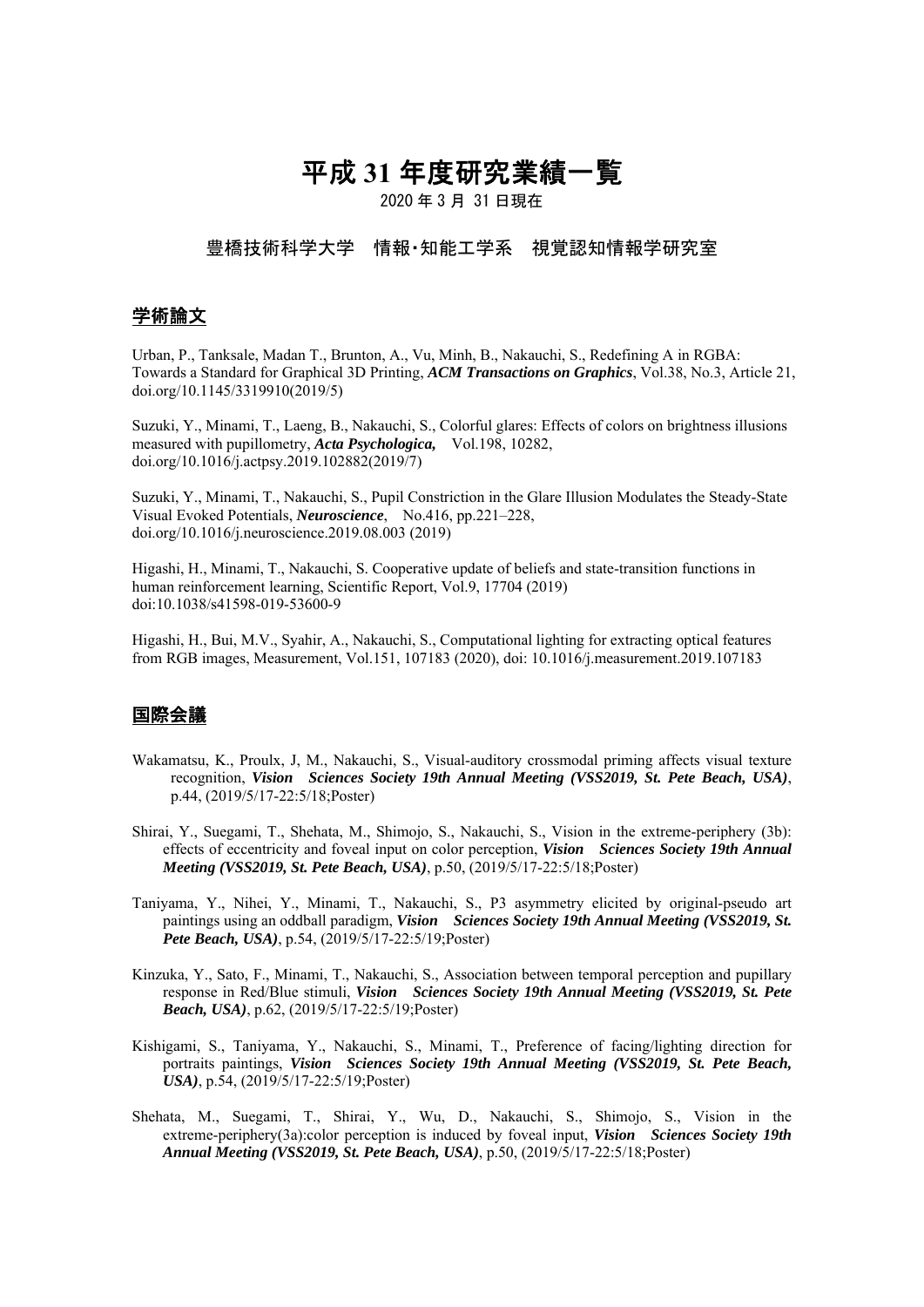Nakauchi, S., Nishimoto, M., Tamura, H., Preference judgement for art paintings: large-scale subjects (30K) experiment revealing age dependency, *Vision Sciences Society 19th Annual Meeting (VSS2019, St. Pete Beach, USA)*, p.54, (2019/5/17-22:5/19;Poster)

Nakauchi, S., Understanding the human perception and cognition in the era of artificial intelligence, *Annual Finnish Computer Science Symposium (Kuopio, Finland)*, p., (2019/6/10-11;6/11;I**nvited**)

Nakauchi, S., Nishimoto, M., Tamura, H., Age-related change in preference for chromatic compositions of art paintings revealed by 30K subjects experiment, *International Colour Vision Society2019(ICVS2019)*, p.96 (2019/7/5-9;7/6;Poster)

Kishigami, S., Morimoto, T., Linhares MM J., Minami, T., Nakauchi, S., Nascimento MC S., Chromatic properties of Japanese paintings are similar to that of European paintings, *International Colour Vision Society2019(ICVS2019)*, p.28 (2019/7/5-9;7/6;口頭)

Nakakoga, S., Nihei, Y., Kinzuka Y., Haw, K C., Shahidan, S.N W., Nor, M H., Yvonne-tee, B G.,Abdullah, B Z., Imura, T., Shirai, N., Nakauchi, S., Minami, T., Facial color effect on recognition of facial expression: A comparison among Japanese and Malaysian adults and school children, *42nd edition of the European Conference on Visual Perception (ECVP 2019)*, p. (2019/8/25-29;8/27;Poster)

Shimizu, K., Pupillary response to beep sound reflects emotion: Emotion estimation method using probe stimulus, *42nd edition of the European Conference on Visual Perception (ECVP 2019)*, p. (2019/8/25- 29;8/27;Poster)

Suzuki, Y., Onodera, K., Minami, T., Nakauchi, S., Evaluation of color-vision deficiency test based on pupil oscillations, *42nd edition of the European Conference on Visual Perception (ECVP 2019)*, p. (2019/8/25- 29;8/27;Poster)

Shehata, M., Cheng, M., Wu, D., Tseng, C., Nakauchi, S., Shimojo, S., Human Social Cognition:Behavior, Mechanisms, and Disorders Ⅱ, *Neuroscience2019(Chicago,IL,USA)*, (2019/10/19-23;;Poster)

Nishimoto, M., Nakauchi, S., Preference for color composition of art paintings and its individual differences, *Asia Color Association Conference2019(ACA2019, Nagoya, Japan)*, P.32-35, (2019/11/29-12/2;11/30;口頭)

# 著書

# 解説論文

特許

## 受賞・表彰

国内発表